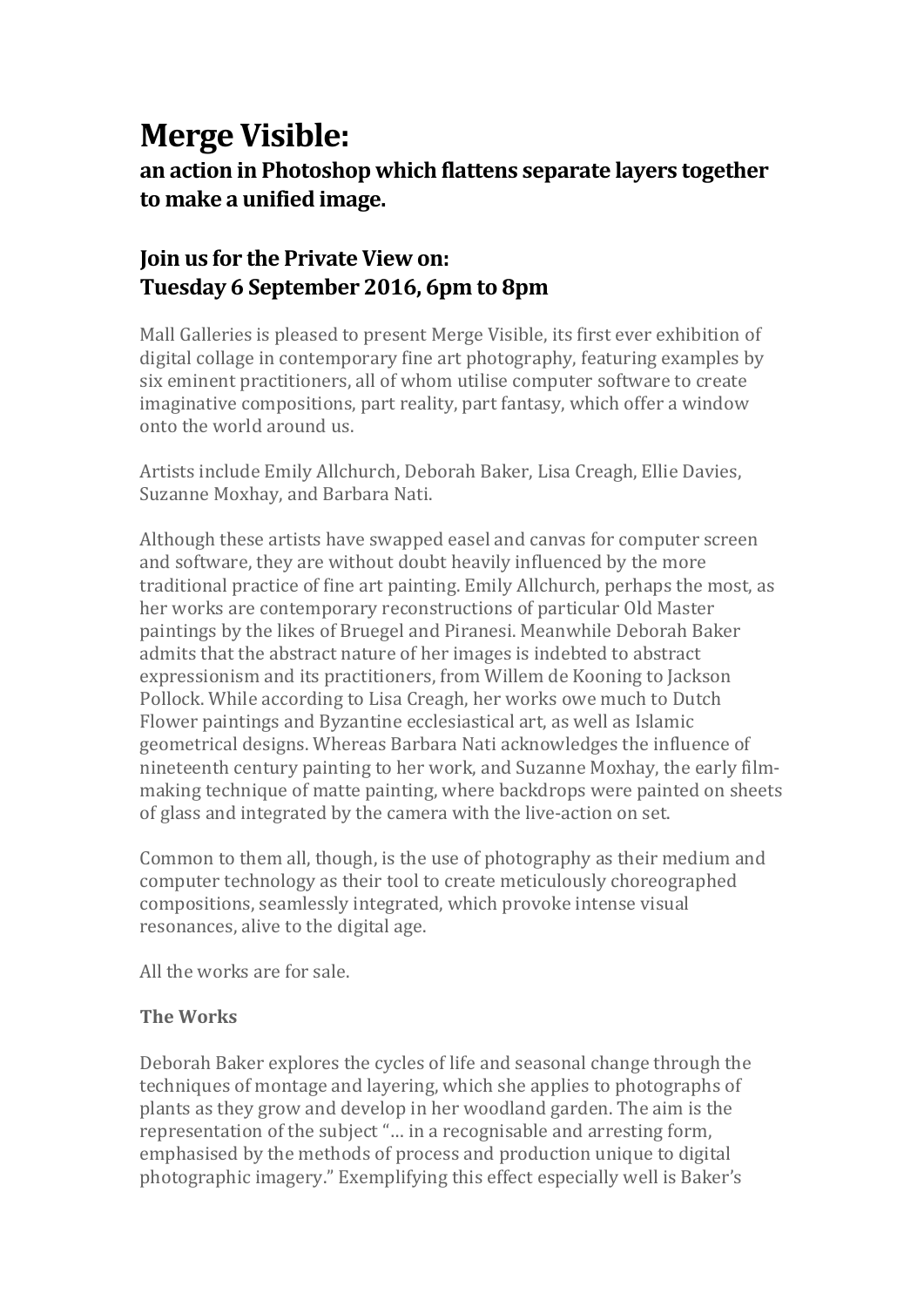*Betulanimbusi* (2013), in which crisp, chiaroscuroed leaves, frozen in free fall, exude theatricality well beyond traditional botanical art.

Lisa Creagh is likewise inspired by plant life, however Creagh prefers mainly generic, shop bought, hothouse bred varieties. These, she photographs in her studio - under controlled lighting, using photographic techniques such as soft focus and hard edges - from all sides and in all states of budding to drooping. Next, Creagh assembles, manipulates and repeats individual images until a random but decorative pattern emerges, in the style of Islamic floral carpets which were thrown down in the Persian desert by nomadic tribes to create an 'instant garden' in the sand. One can see this inspiration most clearly in Creagh's largest exhibit, *Floriculture 2* (2015).

Ellie Davies' exhibits explore the essential character of forests, in particular as "potent symbols in folklore, fairy tale and myth, places of enchantment and magic as well as danger and mystery." Davies achieves this by 'interposing' pictures of mature and ancient forests with images of constellations taken by the Hubble telescope, thus creating pictures that convey with bewildering beauty the fundamental otherness of the forest landscape, as captured so well in *Stars*, 15<sup>(2015).</sup>

Barbara Nati focuses on the dangers of environmental degradation. Using digital montage techniques, Nati creates dystopian visions of the future – none more discordant than *The House of this Evening, All Mine #1* (2013), in which a ramshackle tenement occupies a treetop, with dark clouds overhead. These premonitions, which Nati has described as 'postcards from the future' deliver social and ethical messages about the environment we are living in today.

Emily Allchurch's oeuvre addresses the environment too, although with a focus on urban locations. Her practice creates a dialogue with historical artworks, using photographs that she takes on site, to reconstruct the original in a contemporary idiom. Each artwork is a journey around a city or place, compressed into a single scene, to reveal a modern social narrative. In the example of *Babel London (after Bruegel)* (2015), hundreds of photographic fragments reimagine London as a modern-day Babel - a chaotic construction site, a "celebration, as well as a warning about architectural hubris."

Suzanne Moxhay merges elements to create fictional worlds which nevertheless possess a reality of their own. Moxhay accomplishes this by creating crude stage sets on glass panels from cut-out fragments of books, magazines and paintings, which she photographs and manipulates. She "work[s] intuitively with the material, finding points of connection between parts of images – either through shared subject matter or formal considerations such as following the path of light from one image through another … play[ing] with anomalies of various kinds – of texture, surface depth, space, scale, movement and architecture." In so doing, Moxhay